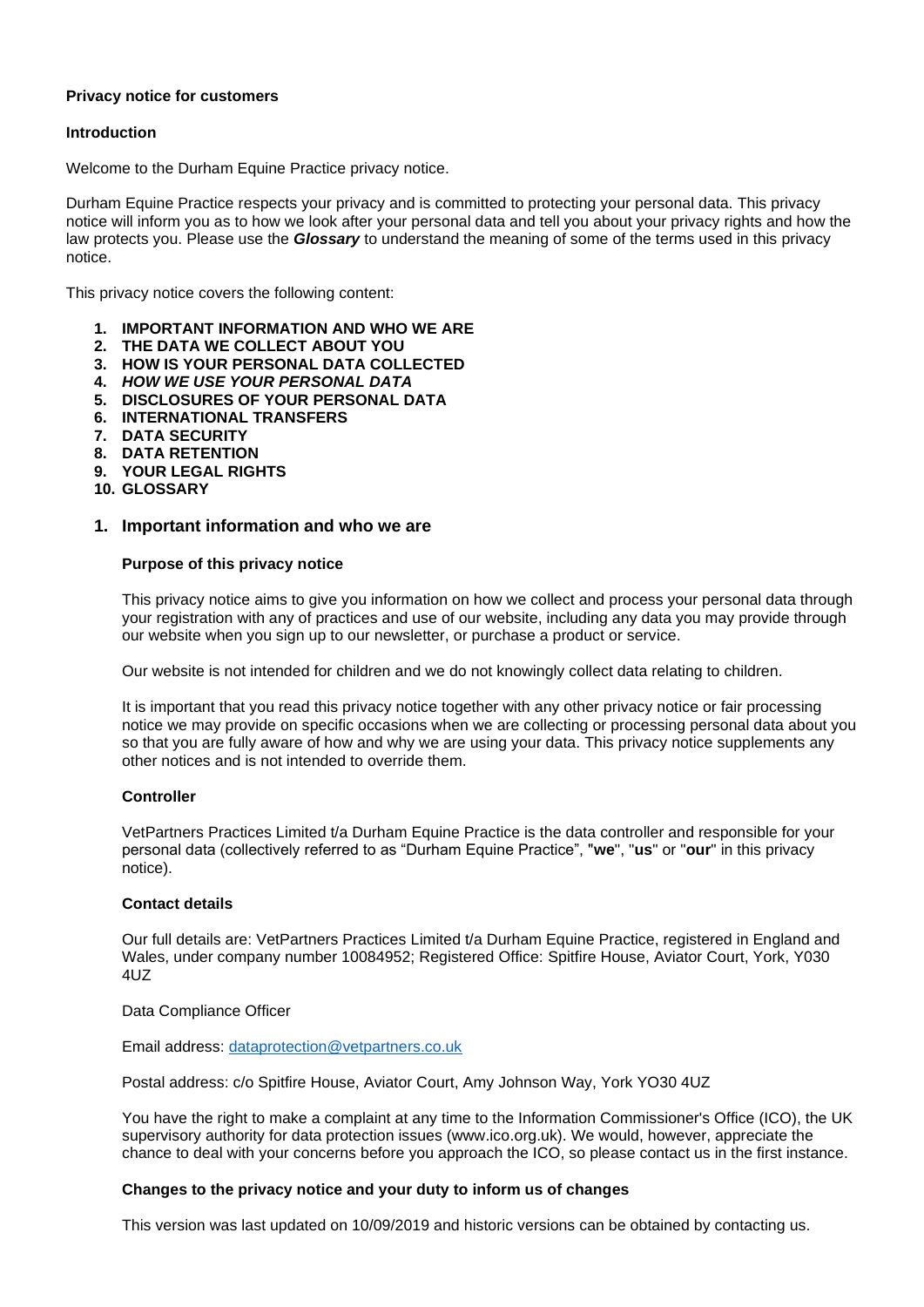It is important that the personal data we hold about you is accurate and up-to-date. Please keep us informed if your personal data changes during your relationship with us.

### **Links to third-party websites**

Our website may include links to third-party websites, plug-ins and applications. Clicking on those links or enabling those connections may allow third parties to collect or share data about you. We do not control these third-party websites and are not responsible for their privacy statements. When you leave our website, we encourage you to read the privacy notice of every website you visit.

# **2. The data we collect about you**

Personal data, or personal information, means any information about an individual (the 'Data Subject') from which that person can be identified. It does not include data where the identity has been removed (anonymous data).

We may collect, use, store and transfer different kinds of personal data about you which we have grouped together follows:

- **Identity Data** including first name, maiden name, last name, username or similar identifier, marital status, title, date of birth and gender.
- **Contact Data** including billing address, delivery address, email address and telephone numbers.
- **Horse Data** including the name, species, breed, gender, insurance records and medical history of your horse(s).
- **Financial Data** including bank account and payment card details.
- **Transaction Data** including details about payments to and from you and other details of products and veterinary services you have purchased from us.
- **Technical Data** including internet protocol (IP) address, your login data, browser type and version, time zone setting and location, browser plug-in types and versions, operating system and platform and other technology on the devices you use to access our website.
- **Profile Data** including your username and password, purchases or orders made by you, your interests, preferences, feedback and survey responses.
- **Usage Data** including information about how you use our website, products and veterinary services.
- **Marketing and Communications Data** including your preferences in receiving marketing from us and our third parties and your communication preferences.

We also collect, use, and share **Aggregated Data** such as statistical or demographic data for certain purposes. Aggregated Data may be derived from your personal data but is not considered personal data in law, as this data does **not** directly or indirectly reveal your identity. For example, we may aggregate your Usage Data to calculate the percentage of users accessing a specific website feature. However, if we combine or connect Aggregated Data with your personal data so that it can directly or indirectly identify you, we treat the combined data as personal data which will be used in accordance with this privacy notice.

We do not collect any **Special Categories of Personal Data** about you (this includes details about your race or ethnicity, religious or philosophical beliefs, sex life, sexual orientation, political opinions, trade union membership, information about your health, and genetic and biometric data). Nor do we collect any information about criminal convictions and offences.

#### **If you fail to provide personal data**

Where we need to collect personal data by law, or under the terms of a contract we have with you, and you fail to provide that data when requested, we may not be able to perform the contract we have or are trying to enter into with you (for example, to provide you with products or veterinary services). In this case, we may have to cancel a product or service you have with us. We will notify you if this is the case at the time.

# **3. How is your personal data collected?**

We use different methods to collect data from and about you, including: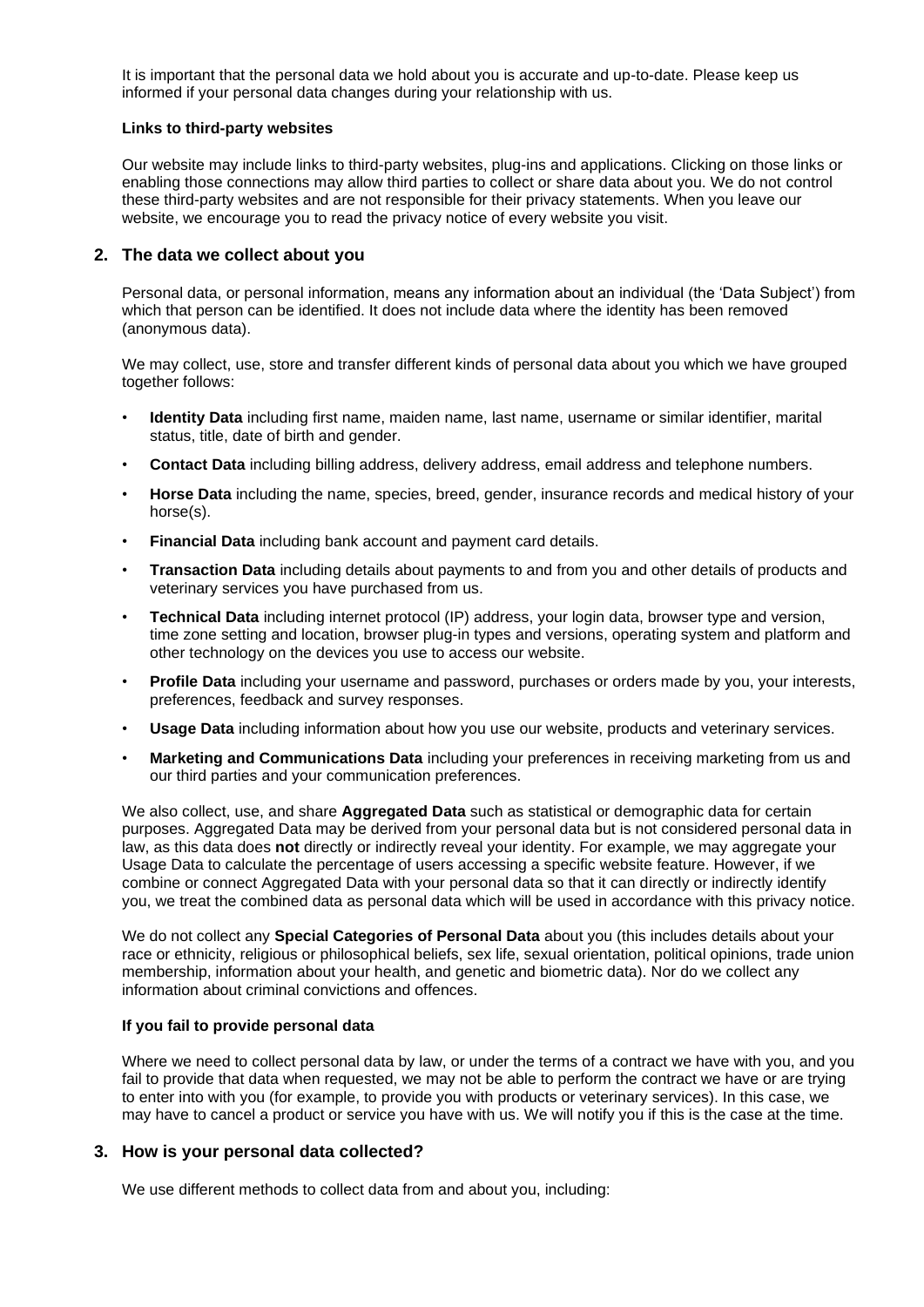- **Direct interactions.** You may give us your Identity, Contact, Horse and Financial Data by filling in forms or by corresponding with us by post, phone, email or otherwise. This includes personal data you provide when you:
	- register with one of our practices;
	- request our products or services;
	- create an account on our website;
	- subscribe to our publications:
	- request marketing to be sent to you;
	- enter a competition, promotion or survey; or
	- give us feedback on our products or services.
- **Automated technologies or interactions.** As you interact with our website, we may automatically collect Technical Data about your equipment, browsing actions and patterns. We collect this personal data by using cookies and other similar technologies. Please see our *cookie policy* for further details.
- **Third parties or publicly available sources.** We may receive personal data about you from various third parties [and public sources] as set out below
	- Technical Data from the following parties:
		- (a) analytics providers [such as Google based outside the EU];
		- (b) Contact, Financial and Transaction Data from providers of technical, payment and delivery services [such as PAYPAL based outside the EU]
	- Identity and Contact Data from publicly availably sources such as Companies House and the Electoral Register based inside the EU.

### **4. How we use your personal data**

We will only use your personal data when the law allows us to. Most commonly, we will use your personal data in the following circumstances:

- Where we are about to enter or have entered into a contract for the delivery of veterinary services with you.
- Where processing is necessary for our legitimate interests (or those of a third party) as well as your interests, and your fundamental rights and freedoms do not override those interests.
- Where we need to comply with a legal or regulatory obligation.

Please refer to the *Glossary* to find out more about the types of lawful basis that we will rely on to process your personal data.

Generally, we do not rely on consent as a legal basis for processing your personal data other than in relation to sending third party direct marketing communications to you via email or text message. You have the right to withdraw consent to marketing at any time by contacting us.

#### **Purposes for which we will use your personal data**

We have set out below, in a table format, a description of all the ways we plan to use your personal data, and which of the legal bases we rely on to do so. We have also identified what our legitimate interests are (where appropriate)

Note that we may process your personal data on more than one lawful ground depending on the specific purpose for which we are using your data. If you would like to know more about the specific legal ground we are relying on to process your personal data (where more than one ground has been set out), please contact us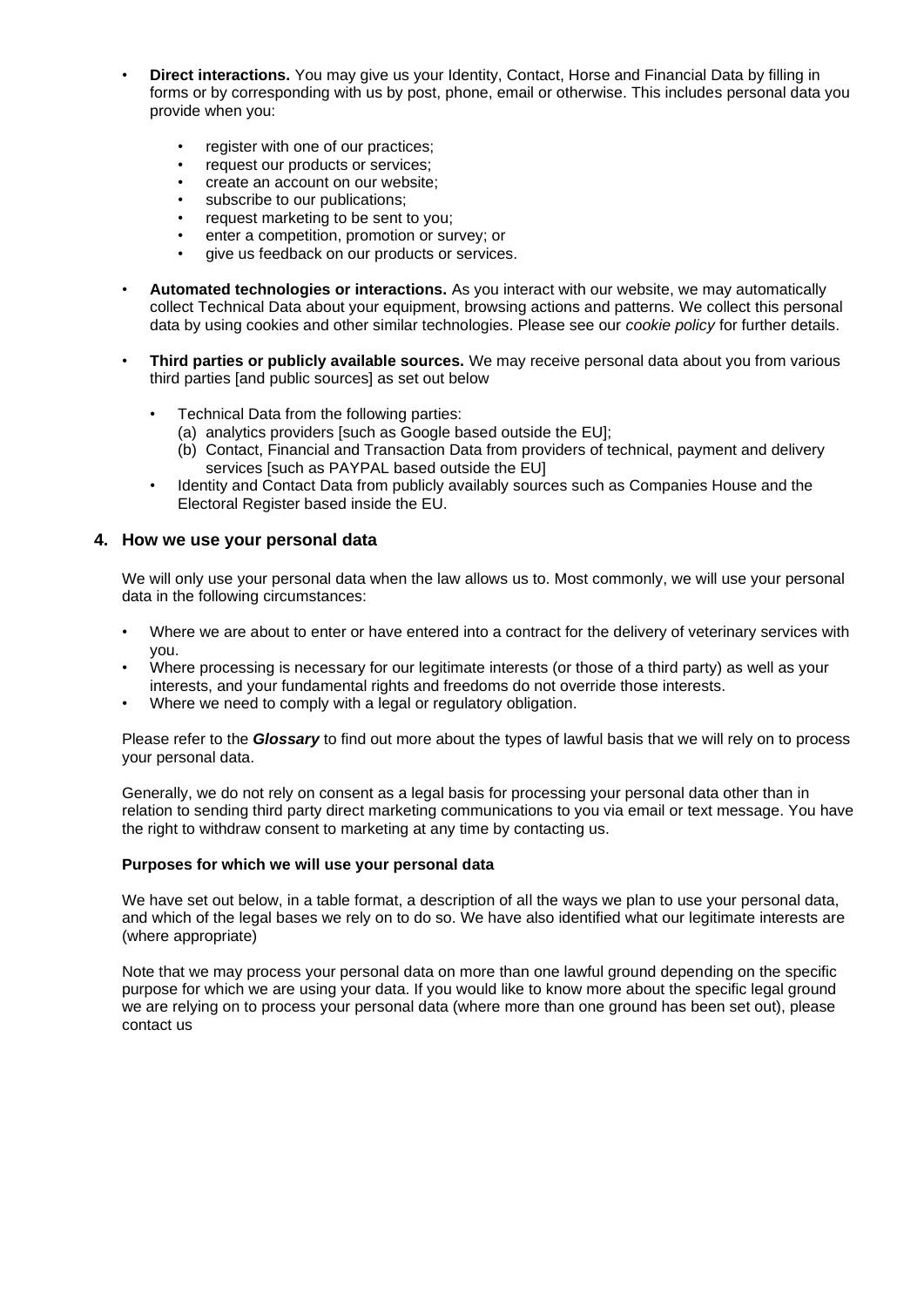| <b>Purpose/Activity</b>                                                                                                                                                                                                                                                                                  | <b>Type of data</b>                                                                                         | Lawful basis for processing including<br>basis of legitimate interest                                                                                                                                                                                                                                       |
|----------------------------------------------------------------------------------------------------------------------------------------------------------------------------------------------------------------------------------------------------------------------------------------------------------|-------------------------------------------------------------------------------------------------------------|-------------------------------------------------------------------------------------------------------------------------------------------------------------------------------------------------------------------------------------------------------------------------------------------------------------|
| To register you as a new<br>customer                                                                                                                                                                                                                                                                     | (a) Identity<br>(b) Contact<br>(c) Horse                                                                    | Performance of a contract with you                                                                                                                                                                                                                                                                          |
| To process payments for<br>products and services we<br>provide to you, including:<br>(a) Managing payments,<br>fees and charges<br>(b) Collecting and<br>recovering money owed to<br>us                                                                                                                  | (a) Identity<br>(b) Contact<br>(c) Horse<br>(d) Financial<br>(e) Transaction                                | (a) Performance of a contract with you<br>(b) Necessary for our legitimate interests<br>(to recover debts due to us)                                                                                                                                                                                        |
| To manage our relationship<br>with you, which will include:<br>(a) Notifying you of<br>treatments that your horse<br>is due, or which may be<br>beneficial to your horse<br>(b) Notifying you about<br>changes to our terms or<br>privacy policy<br>(c) Asking you to leave a<br>review or take a survey | (a) Identity<br>(b) Contact<br>(c) Horse<br>(d) Profile<br>(e) Marketing and<br>Communications              | (a) Performance of a contract with you<br>(b) Necessary to comply with a legal<br>obligation<br>(c) Necessary for our legitimate interests (to<br>keep our records updated and to study how<br>customers use our products/services)                                                                         |
| To enable you to partake in<br>a prize draw, competition or<br>complete a survey                                                                                                                                                                                                                         | (a) Identity<br>(b) Contact<br>(c) Horse<br>(d) Profile<br>(e) Usage<br>(f) Marketing and<br>Communications | (a) Performance of a contract with you<br>(b) Necessary for our legitimate interests<br>(to study how customers use our<br>products/services, to develop them and<br>grow our business)                                                                                                                     |
| To administer and protect<br>our business and our<br>website (including<br>troubleshooting, data<br>analysis, testing, system<br>maintenance, support,<br>reporting and hosting of<br>data)                                                                                                              | $(a)$ Identity<br>(b) Contact<br>(c) Horse<br>(d) Technical                                                 | (a) Necessary for our legitimate interests<br>(for running our business, provision of<br>administration and IT services, network<br>security, to prevent fraud and in the context<br>of a business reorganisation or group<br>restructuring exercise)<br>(b) Necessary to comply with a legal<br>obligation |
| To use data analytics to<br>improve our website,<br>products/services,<br>marketing, customer<br>relationships and<br>experiences                                                                                                                                                                        | (a) Technical<br>(b) Usage                                                                                  | Necessary for our legitimate interests (to<br>define types of customers for our products<br>and services, to keep our website updated<br>and relevant, to develop our business and<br>to inform our marketing strategy)                                                                                     |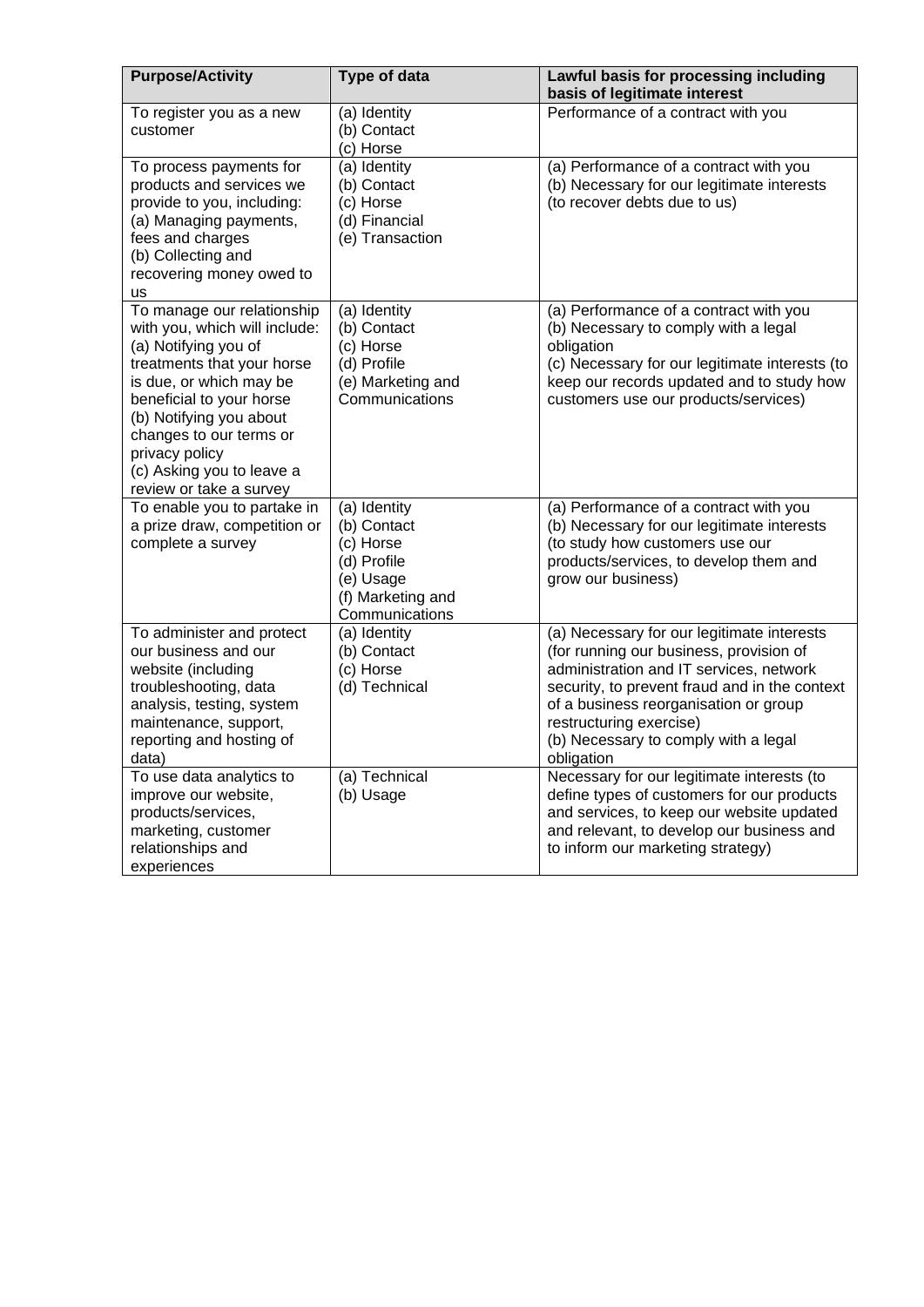# **Marketing**

We may process your personal data in order to make suggestions and recommendations to you about products or services that may be of interest to you ('direct marketing'). In these cases, the lawful basis we rely on is 'consent'. Before we process your data for direct marketing purposes, we will require your consent to do so. Consent means any freely given, specific, informed and unambiguous indication of your wishes by which you, by a statement or by a clear affirmative action, signify agreement to the processing of personal data relating to yourself.

#### **Promotional offers from us**

We may use your Identity, Contact, Technical, Usage and Profile Data to form a view on what we think you may want or need for your horse(s), or what may be of interest to you. This is how we decide which products, services and offers may be relevant for you (we call this marketing).

You will only receive marketing communications from us if you have purchased products or services from us and specifically 'opted in' to receive such communications.

#### **Third-party marketing**

We will get your express opt-in consent before we share your personal data with any other company for marketing purposes.

#### **Opting out**

You can ask us or third parties to stop sending you marketing messages at any time or adjust your marketing preferences or by following the opt-out or 'unsubscribe' links on any marketing message sent to you or by contacting us at any time.

#### **Cookies**

Our website uses essential cookies to enable core functionalities such as security, network management, and accessibility. Our website may also use non-essential cookies, such as Google Analytics, to help us to improve our website by collecting and reporting information on how you use it. Finally, our website may use marketing cookies in order to promote products which you may find interesting. These cookies will in almost all cases only collect anonymous data. For more information about the cookies we use, and how to disable them, please see *our Cookie Policy*.

#### **Change of purpose**

We will only use your personal data for the purposes for which we collected it. However, we may sometimes find that our purposes for collecting and using data changes over time. If we originally collected and used your personal data on the lawful basis of consent, we will always ask you for 'fresh' consent for the processing of your personal data for any new purpose. If we did not originally collect your personal data on the basis of consent, we may only use your personal data for a new purpose if this new purpose is compatible with the original purpose. When assessing whether the original and new purpose are compatible, we will consider the differences between the original and the new purpose; the reasonable expectations that you would have with regards to our handling of your data; and the impact on the individuals whose data we are processing. If you wish to get an explanation as to how the processing for the new purpose is compatible with the original purpose, please contact us.

If we need to use your personal data for an unrelated, 'incompatible' purpose, we will notify you and we will explain the legal basis which allows us to do so.

# **5. Disclosures of your personal data**

We may have to share your personal data with the parties set out below for the purposes set out in the table in paragraph 4 above.

- External Third Parties as set out in the *Glossary*.
- Specific third parties such as VetPartners Limited (the company that owns VetPartners Practices Limited t/a Durham Equine Practice), our Practice Management System, our website builder, and our communications provider. If you would like to have more information about these specific third parties please contact us.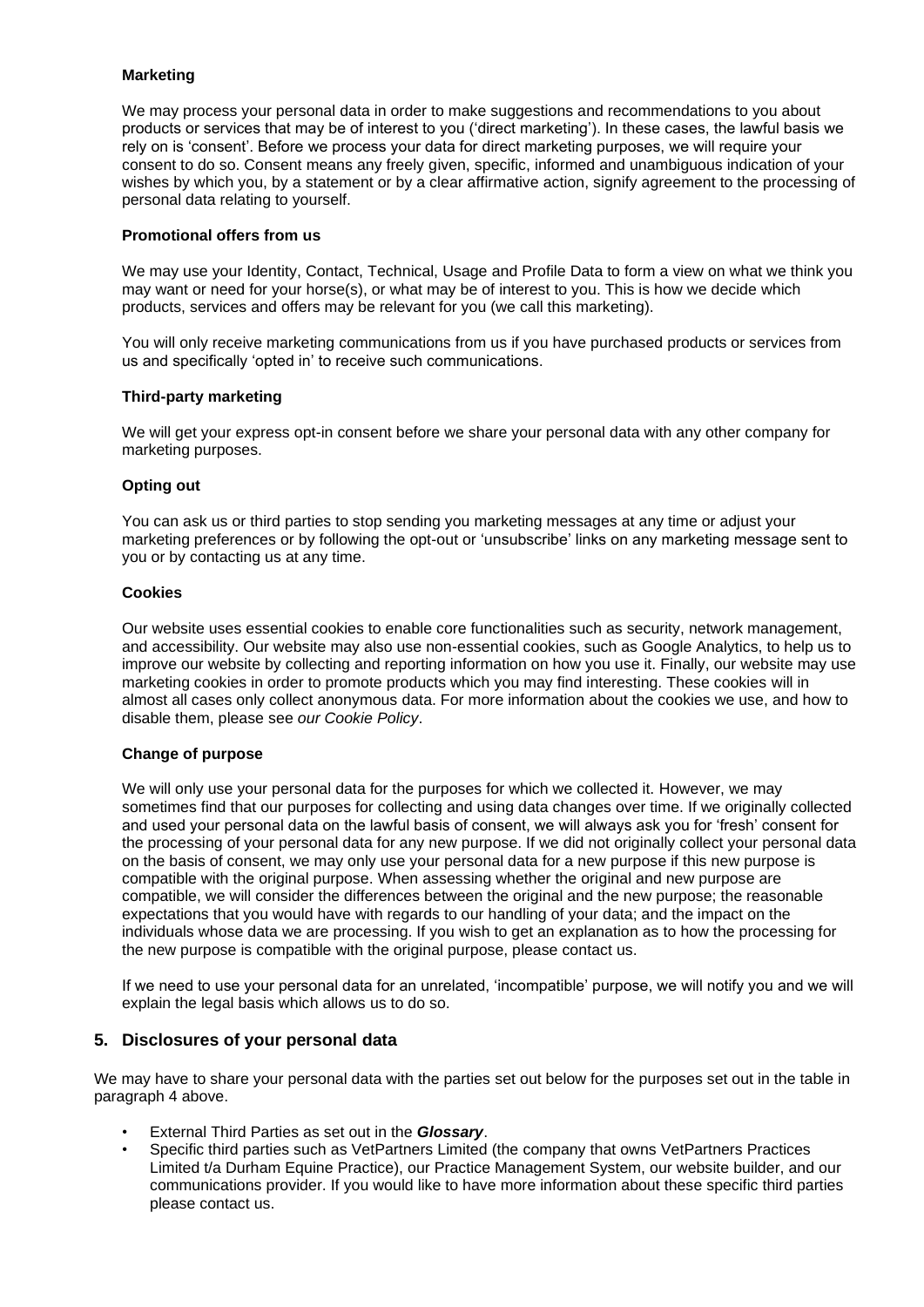- Third parties to whom we may choose to sell, transfer, or merge parts of our business or our assets. Alternatively, we may seek to acquire other businesses or merge with them. If a change happens to our business, then the new owners may use your personal data in the same way as set out in this privacy notice.
- Where this is required by law, we may share your personal data with relevant law enforcement agencies without your knowledge or consent.

We require all third parties to respect the security of your personal data and to treat it in accordance with the law. We do not allow our third-party service providers to use your personal data for their own purposes and only permit them to process your personal data for specified purposes and in accordance with our instructions, set out in a Data Sharing Agreement.

# **6. International transfers**

We do not transfer your personal data outside the European Economic Area (**EEA**) without having appropriate safeguards in place to allow for restricted transfers of personal data.

# **7. Data security**

We have put in place appropriate security measures to prevent your personal data from being accidentally lost, used or accessed in an unauthorised way, altered or disclosed. In addition, we limit access to your personal data to those employees, agents, contractors and other third parties who have a business need to know. They will only process your personal data on our instructions and they are subject to a duty of confidentiality.

We have put in place procedures to deal with any suspected personal data breach and will notify you and any applicable regulator of a breach where we are legally required to do so.

# **8. Data retention**

#### **How long will you retain my personal data?**

We will only retain your personal data for as long as necessary to fulfil the purposes we collected it for, including for the purposes of satisfying any legal, accounting, or reporting requirements.

To determine the appropriate retention period for personal data, we consider the amount, nature, and sensitivity of the personal data, the potential risk of harm from unauthorised use or disclosure of your personal data, the purposes for which we process your personal data and whether we can achieve those purposes through other means, and the applicable legal requirements.

We keep basic information about our customers (including Contact, Identity, Horse, Financial and Transaction Data) for six years after they cease being customers for legal and tax purposes. In some circumstances you can ask us to delete your data: see *Request erasure* below for further information.

In some circumstances we may anonymise your personal data (so that it can no longer be associated with you) for research or statistical purposes, in which case we may use this information indefinitely without further notice to you.

# **9. Your legal rights**

Under certain circumstances, you have rights under data protection laws in relation to your personal data.

- **Request access** to your personal data (commonly known as a "data subject access request"). This enables you to receive a copy of the personal data we hold about you and to check that we are lawfully processing it.
- **Request correction** of the personal data that we hold about you. This enables you to have any incomplete or inaccurate data we hold about you corrected, though we may need to verify the accuracy of the new data you provide to us.
- **Request erasure** of your personal data. This enables you to ask us to delete or remove personal data where there is no good reason for us continuing to process it. You also have the right to ask us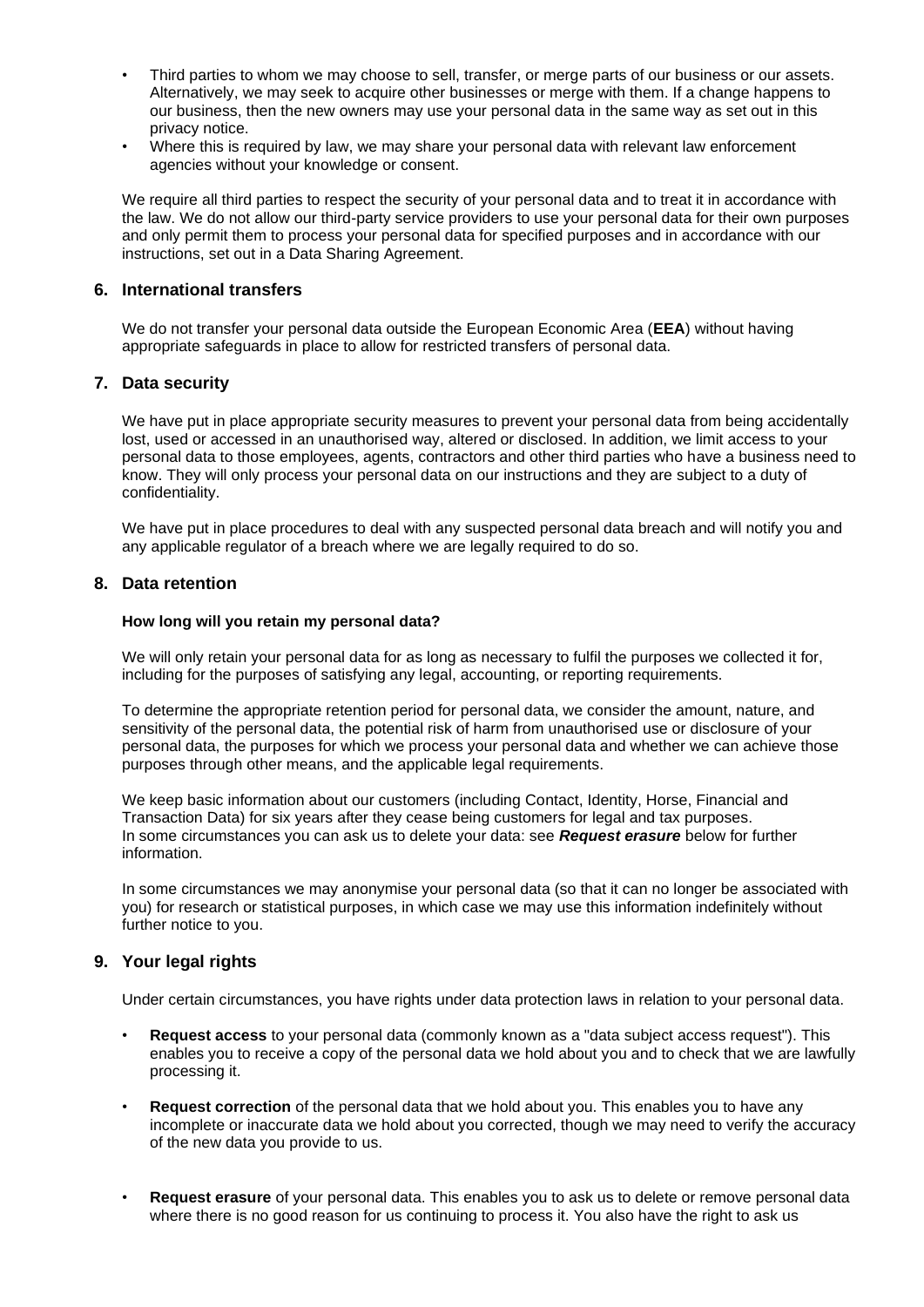to delete or remove your personal data where you have successfully exercised your right to object to processing (see below), where we may have processed your information unlawfully or where we are required to erase your personal data to comply with local law. Note, however, that we may not always be able to comply with your request of erasure for specific legal reasons which will be notified to you, if applicable, at the time of your request.

- **Object to processing** of your personal data where we are relying on a legitimate interest (or those of a third party) and there is something about your particular situation which makes you want to object to processing on this ground as you feel it impacts on your fundamental rights and freedoms. You also have the right to object where we are processing your personal data for direct marketing purposes. In some cases, we may demonstrate that we have compelling legitimate grounds to process your information which override your rights and freedoms.
- **Request restriction of processing** of your personal data. This enables you to ask us to suspend the processing of your personal data in the following scenarios: (a) if you want us to establish the data's accuracy; (b) where our use of the data is unlawful but you do not want us to erase it; (c) where you need us to hold the data even if we no longer require it as you need it to establish, exercise or defend legal claims; or (d) you have objected to our use of your data but we need to verify whether we have overriding legitimate grounds to use it.
- **Request the transfer** of your personal data to you or to a third party. We will provide to you, or a third party you have chosen, your personal data in a structured, commonly used, machine-readable format. Note that this right only applies to automated information which you initially provided consent for us to use or where we used the information to perform a contract with you.
- **Withdraw consent at any time** where we are relying on consent to process your personal data. However, this will not affect the lawfulness of any processing carried out before you withdraw your consent. If you withdraw your consent, we may not be able to provide certain services to you. We will advise you if this is the case at the time you withdraw your consent.

If you wish to exercise any of the rights set out above, please contact us.

#### **No fee usually required**

You will not have to pay a fee to access your personal data (or to exercise any of the other rights). However, we may charge a reasonable fee if your request is clearly unfounded, repetitive or excessive. Alternatively, we may refuse to comply with your request in these circumstances.

#### **What we may need from you**

We may need to request specific information from you to help us confirm your identity and ensure your right to access your personal data (or to exercise any of your other rights). This is a security measure to ensure that personal data is not disclosed to any person who has no right to receive it. We may also contact you to ask you for further information in relation to your request to speed up our response.

#### **Time limit to respond**

We are usually able to respond to all requests within one calendar month from confirming the validity of the request. In the rare occasions where a request is particularly complex or voluminous, we may need to extend this deadline by an additional two calendar months. If this is the case, we will notify you as soon as possible, and in any event within 30 days.

#### **10. Glossary**

### **LAWFUL BASIS**

**Legitimate Interest** means the interest of our business in conducting and managing our business to enable us to give you the best service/product and the best and most secure experience. We make sure we consider and balance any potential impact on you (both positive and negative) and your rights before we process your personal data for our legitimate interests. We do not use your personal data for activities where our interests are overridden by the impact on you (unless we have your consent or are otherwise required or permitted to do so by law). You can obtain further information about how we assess our legitimate interests against any potential impact on you in respect of specific activities by contacting us